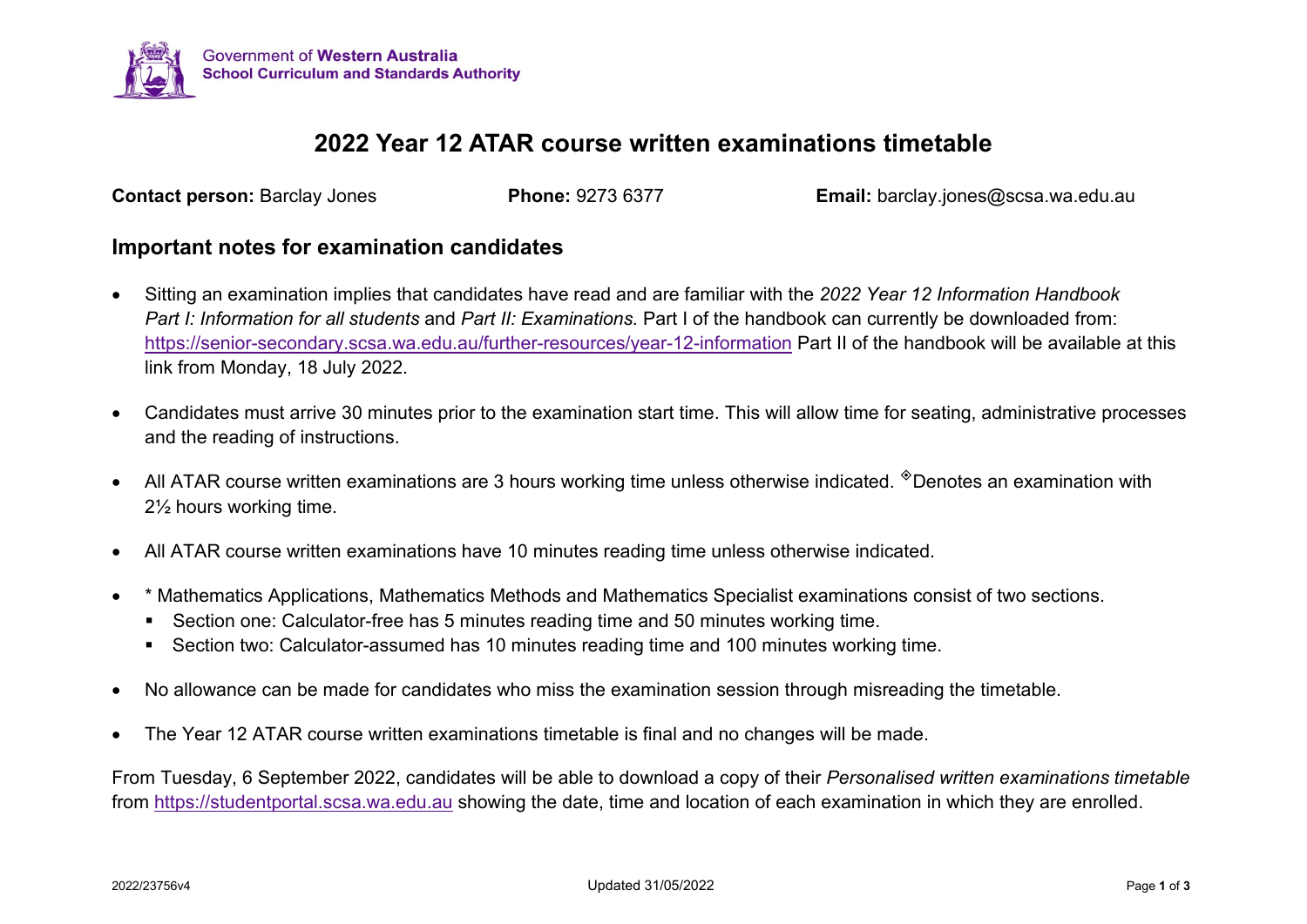## **2022 Interstate Language examinations**

| Day       | <b>Date</b> | <b>Time</b> | <b>Examination</b>                 | <b>Reading time</b> | <b>Working time</b> |
|-----------|-------------|-------------|------------------------------------|---------------------|---------------------|
| Wednesday | 12 October  | 11.00 am    | JBL: Japanese: Background Language | 10 minutes          | 2 hours 30 minutes  |
| Friday    | 14 October  | 7.30 am     | IFL: Indonesian: First Language    | 10 minutes          | 2 hours 50 minutes  |
| Monday    | 17 October  | 11.00 am    | KBL: Korean: Background Language   | 10 minutes          | 2 hours 30 minutes  |
| Wednesday | 19 October  | 9.20 am     | AUS: Auslan                        | 10 minutes          | 2 hours             |
| Wednesday | 19 October  | 11.00 am    | CRO: Croatian                      | 10 minutes          | 2 hours 30 minutes  |
|           |             |             | <b>DUT: Dutch</b>                  | 10 minutes          | 2 hours 30 minutes  |
|           |             |             | FIL: Filipino                      | 10 minutes          | 2 hours 30 minutes  |
|           |             |             | <b>HEB: Hebrew</b>                 | 10 minutes          | 2 hours 30 minutes  |
|           |             |             | HIN: Hindi                         | 10 minutes          | 2 hours 30 minutes  |
|           |             |             | HUN: Hungarian                     | 10 minutes          | 2 hours 30 minutes  |
|           |             |             | <b>KAR: Karen</b>                  | 10 minutes          | 2 hours 30 minutes  |
|           |             |             | MAC: Macedonian                    | 10 minutes          | 2 hours 30 minutes  |
|           |             |             | PER: Persian                       | 10 minutes          | 2 hours 30 minutes  |
|           |             |             | POL: Polish                        | 10 minutes          | 2 hours 30 minutes  |
|           |             |             | POR: Portuguese                    | 10 minutes          | 2 hours 30 minutes  |
|           |             |             | PUN: Punjabi                       | 10 minutes          | 2 hours 30 minutes  |
|           |             |             | ROM: Romanian                      | 10 minutes          | 2 hours 30 minutes  |
|           |             |             | RUS: Russian                       | 10 minutes          | 2 hours 30 minutes  |
|           |             |             | <b>SER: Serbian</b>                | 10 minutes          | 2 hours 30 minutes  |
|           |             |             | SIN: Sinhala                       | 10 minutes          | 2 hours 30 minutes  |
|           |             |             | SWE: Swedish                       | 10 minutes          | 2 hours 30 minutes  |
|           |             |             | <b>TAM: Tamil</b>                  | 10 minutes          | 2 hours 30 minutes  |
|           |             |             | <b>TUR: Turkish</b>                | 10 minutes          | 2 hours 30 minutes  |
|           |             |             | MBS: Malay: Background Speakers    | 10 minutes          | 2 hours 50 minutes  |
| Tuesday   | 25 October  | 11.00 am    | CBL: Chinese: Background Language  | 10 minutes          | 2 hours 30 minutes  |
| Monday    | 14 November | 8.45 am     | ARA: Arabic                        | 15 minutes          | 2 hours             |
| Monday    | 14 November | 10.00 am    | <b>GRE: Modern Greek</b>           | 10 minutes          | 2 hours             |
|           |             |             | SPA: Spanish                       | 10 minutes          | 2 hours             |
| Wednesday | 16 November | 10.00 am    | <b>VIE: Vietnamese</b>             | 15 minutes          | 2 hours             |